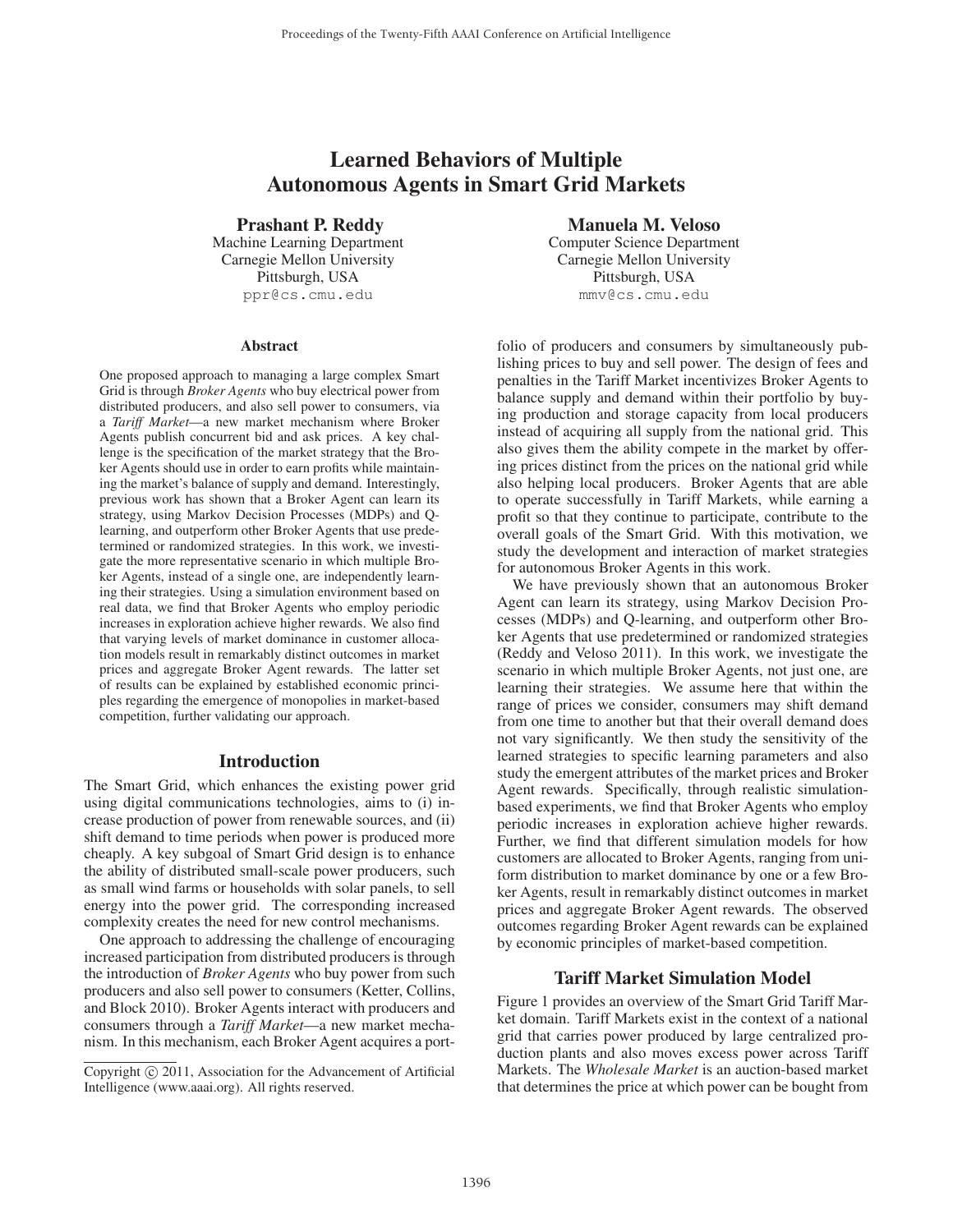or sold into the national grid. *Physical Coupling* points regulate the flow of power between the national and regional grids. The Tariff Market, which operates over the regional grid, is not an operating entity like the Wholesale Market but is instead defined by a set of participants and rules.





A Tariff Market consists of the following participants:

$$
\langle \mathcal{C}, \mathcal{P}, \mathcal{B}, O \rangle
$$

where:

- $C = \{C_i\}_{i=1}^I$  are the *Consumers* and  $N = \mathcal{O}(10^5)$ ;
- $P = \{P_j\}_{j=1}^J$  are the *Producers* and  $M = \mathcal{O}(10^3)$ ;
- $\mathcal{B} = \{B_k\}_{k=1}^K$  are the *Broker Agents* and  $K = \mathcal{O}(10^1)$ ;
- O is the *Service Operator*, a regulated regional monopoly that manages the physical infrastructure for the grid.

Let  $Q = C \cup P$  be the combined set of *Customers* from a Broker Agent's perspective. A *tariff* is a public contract offered by a Broker Agent that can be subscribed to by a subset of the Customer population. While a tariff can in reality consist of several attributes specifying contract terms and conditional prices, we represent each tariff using a single price. Let the performance of a Broker Agent be evaluated over a finite sequence of *timeslots*,  $\mathcal{T}$ . At each timeslot,  $t \in \mathcal{T}$ , each Broker Agent,  $B_k$ , publishes two tariffs visible to all agents in the environment—a *Producer tariff* with price  $p_{t,F}^{B_k}$ and a *Consumer tariff* with price  $p_{t,C}^{B_k}$ . Each Broker Agent holds a *portfolio*,  $\Psi_t = \Psi_{t,C} \cup \Psi_{t,P}$ , of Consumers and Producers who have subscribed to one of its tariffs for the current timeslot. Each Consumer consumes a fixed amount of power,  $\kappa$ , per timeslot and each Producer generates  $\nu \kappa$ units of power per timeslot.

At each timeslot, the *profit*,  $\pi_t^{B_k}$  of a Broker Agent is the net proceeds from Consumers,  $\Psi_{t,C}$ , minus the net payments to Producers,  $\Psi_{t,P}$ , and the Service Operator:

$$
\pi^{B_k}_t=p^{B_k}_{t,C}\kappa\Psi_{t,C}-p^{B_k}_{t,P}\nu\kappa\Psi_{t,P}-\phi_t|\kappa\Psi_{t,C}-\nu\kappa\Psi_{t,P}|
$$

The term  $|\kappa \Psi_{t,C} - \nu \kappa \Psi_{t,P}|$  represents the supply-demand imbalance in the portfolio at timeslot,  $t$ . This imbalance is

penalized using the *balancing fee*,  $\phi_t$ , which is specified by the Service Operator at each timeslot. The primary goal of a Broker Agent is to maximize its cumulative profit over all timeslots,  $\sum_{\mathcal{T}} \pi_t^{B_k}$ .

We have developed a simulation model that is driven by real-world hourly power prices (Reddy and Veloso 2011). Each Customer is represented by a *Customer Model*, which ranks an unordered set of tariffs based on its preferences; they do not simply rank tariffs by their prices because some Customers may not actively evaluate their available tariff options and therefore continue to subscribe to suboptimal tariffs. Moreover, some Customers may choose tariffs with less favorable prices because other tariff attributes, such as the percentage of green energy or the lack of early withdrawal penalties, may be preferable.

## Broker Agent Strategies

In this section, we first describe an MDP formulation that forms the basis for the specification of various market strategies for Broker Agents. We then define six such strategies and evaluate their relative performance with respect to the cumulative profit goal of a Broker Agent.

Let  $M_k = \langle \mathcal{S}, \mathcal{A}, \delta, r \rangle$  be an MDP for Broker Agent,  $B_k$ , where  $S = \{s_i\}$  are the *States*,  $A = \{a_j\}$  are the *Actions*,  $\delta(s, a) \rightarrow s'$  is a *transition function* defined by numerous stochastic interactions in the simulation model, and  $r(s, a)$  is a *reward function* that computes the reward at each timeslot by applying the profit rule for computing  $\pi_t^{B_k}$ .

To define the States,  $S$ , we discretize tariff prices in 0.01 increments and restrict their range from 0.02 to 0.30, which represents a realistic range of prices in US dollars per kWh of power (DoE 2010). We then define minimum and maximum Producer and Consumer tariff prices over the set of Broker Agents excluding  $B_k$ :  $p_{t,C}^{min} = \min_{B_k \in \mathcal{B} \setminus \{B_L\}} p_{t,C}^{B_k}$ , and  $p_{t,C}^{max} = \max_{B_k \in \mathcal{B} \setminus \{B_L\}} p_{t,C}^{B_k}$ . Next, we define a derived price feature, *PriceRangeStatus*, whose values are enumerated as {*Rational, Inverted*}. The Tariff Market is *Rational* from  $B_k$ 's perspective if  $p_{t,C}^{min} \ge p_{t,P}^{max} + \mu_k$  where  $\mu_k$  is the margin required by  $B_k$  to be profitable in expectation. The Tariff Market is considered to be *Inverted* if the opposite is true. Similarly, depending on the relative number of Consumers and Producers in  $B_k$ 's portfolio, we define a derived *PortfolioStatus* feature that takes on a value from the set {*Balanced, OverSupply, ShortSupply*}. Thus, we have PriceRangeStatus and PortfolioStatus for the current timeslot,  $PRS_t$  and  $PS_t$ , as elements of each state. In addition, we explicitly include the PriceRangeStatus and PortfolioStatus for the previous timeslot,  $PRS_{t-1}$  and  $PS_{t-1}$ , to distinguish states anticipating that learning algorithms may focus on reacting rapidly to scenarios where either the PriceRangeStatus or the PortfolioStatus has just changed.

We define the following actions in  $\mathcal{A}$ :

- *Maintain* publishes prices for timeslot  $t 1$  that are the same as those in timeslot,  $t$ ;
- *Lower* reduces both the Consumer and Producer tariff prices relative to their values at t by a constant,  $\xi$ ;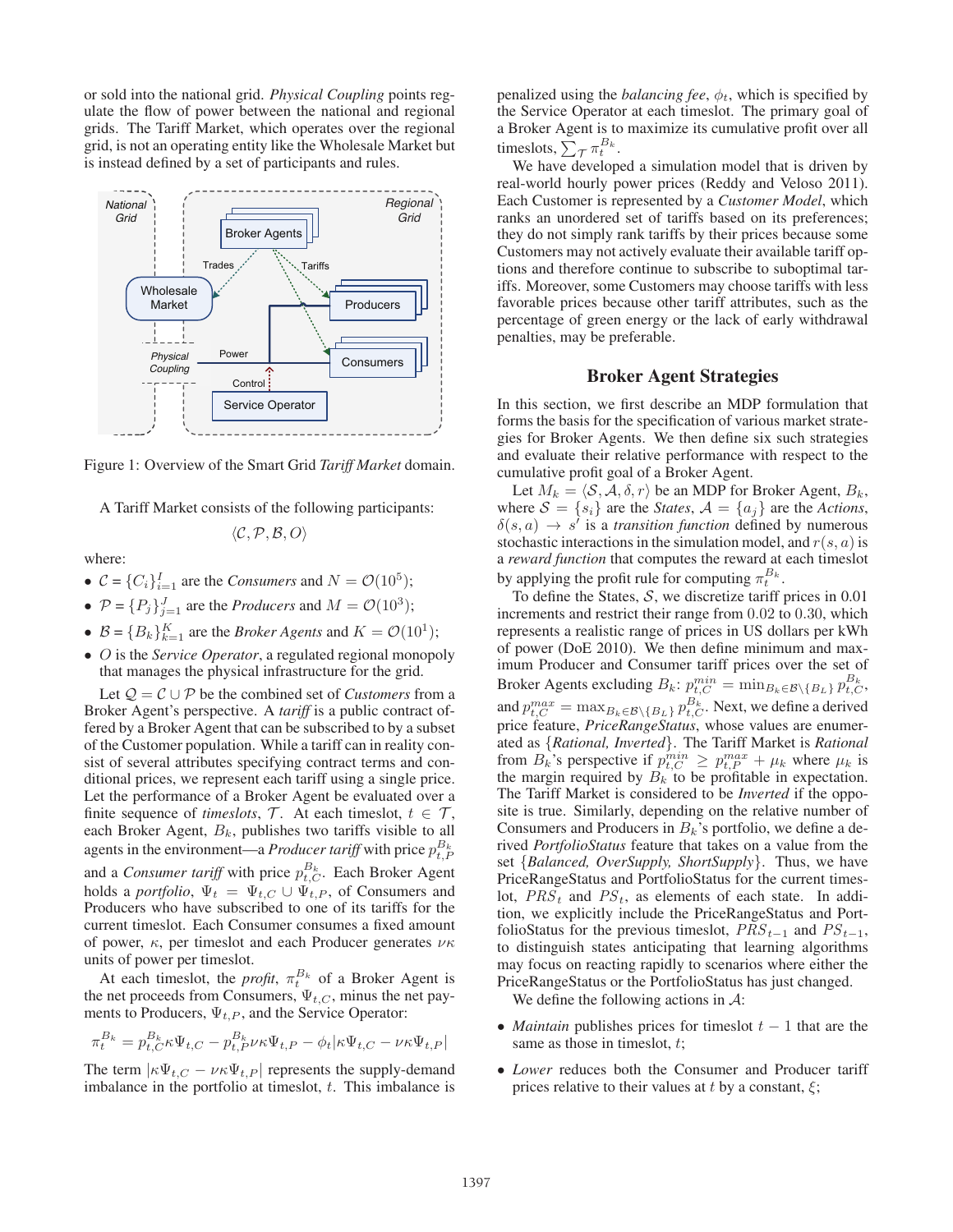- *Raise* increases both the Consumer and Producer tariff prices relative to their values at t by a constant,  $\xi$ ;
- *Revert* increases or decreases each price by a constant,  $\xi$ , towards the midpoint,  $m_t = \lfloor \frac{1}{2} (p_{t,C}^{max} + p_{t,P}^{min}) \rfloor$ ;
- *Inline* sets the new Consumer and Producer prices as  $p_{t+1,C}^{B_k} = \lceil m_t + \frac{\mu}{2} \rceil$  and  $p_{t+1,P}^{B_k} = \lfloor m_t - \frac{\mu}{2} \rfloor$ ;
- *MinMax* sets the new Consumer and Producer prices as  $p_{t+1,C}^{B_k} = p_{t,C}^{max}$  and  $p_{t+1,P}^{B_k} = p_{t,P}^{min}$ .

Next, we define the following Broker Agent strategies:

- 1. Fixed: This strategy ties the Producer tariff price to a moving average over smoothed forecasted prices in the Wholesale Market. We use real data from a representative market in Ontario, Canada, to drive these forecasts in our simulation and obtain fifty different fixed price patterns (IESO 2011), any one of which is used in each invocation of the strategy. The Consumer tariff price is derived by adding a profit margin  $\mu$  to the Producer tariff price.
- 2. **Random**: This strategy chooses one of the actions in  $\mathcal A$ randomly at each timeslot; it represents a naïve strategy that is outperformed even by the Fixed strategy when they are played against each other.
- 3. Balanced: This strategy chooses the Raise action if  $PS<sub>t</sub> = ShortSupply$  and Lower if  $PS<sub>t</sub> = OverSupply$ .
- 4. Greedy: This strategy chooses the *MinMax* action if  $PRS_t = Rational$  and *Inline* if  $PRS_t = Inverted$ .
- 5. Learning: This strategy learns an MDP policy using Qlearning with a learning rate that depends inversely on the number of visits to each state-action pair. The learning algorithm uses a typical exploration-exploitation tradeoff that explores more often in early episodes and progressively less as the number of visits to various MDP states increase.

Note that Balanced and Greedy are adaptive strategies that take different actions based on current market conditions but they do not learn from past experience. In prior work, we have shown that a Broker Agent who employs the Learning strategy outperforms Broker Agents that use various nonlearning strategies (Reddy and Veloso 2011). Figure 2 illustrates those results; it shows the earnings of the Broker Agents, each employing a different strategy, over a number of episodes where each episode contains 240 timeslots.

In this work we consider the scenario where multiple independent learning agents exist in the environment concurrently. We find that when many learning agents are participating in the Tariff Market, they each tend to outperform the non-learning strategies. As an illustration of the work we present here, Figure 3 shows the superior cumulative performance of two Learning Broker Agents,  $B_{L1}$  and  $B_{L2}$ , competing against Broker Agents using the Balanced and Greedy strategies. Note that the different Broker Agents are non-cooperative and we do not derive or analyze joint policies in this work. Further note that the earnings summed over all Broker Agents are not expected to equal zero because of the balancing fee,  $\phi_t$ , imposed by the Service Operator for portfolio imbalances. In an extended model of



Figure 2: Earnings comparison of a set of strategies competing against each other; we see that the Learning strategy performs best here (Reddy and Veloso 2011).

the Smart Grid domain that includes the Wholesale Market, Broker Agents would try and offset the potential balancing fees using forward trading contracts on the Wholesale Market (Ketter, Collins, and Block 2010).



Figure 3: Two Learning Broker Agents perform better than two Broker Agents who use adaptive non-learning strategies.

An important complexity in the multiple independent learners scenario is that learned policies must be updated over time as the other learners in the environment possibly update their own policies, thus leading to a non-stationary environment for each of the learners. We investigate the potential benefit of periodic relearning in this context, which leads to an additional Broker Agent strategy:

6. Relearning: This strategy builds upon the previously defined Learning strategy by modifying the explorationexploitation tradeoff, which is typically a monotonic curve with exploration decreasing with time and across episodes. Our simulation model informs us that tariff prices are reset by each Broker Agent at the start of each episode to be within a fixed range of a configured parame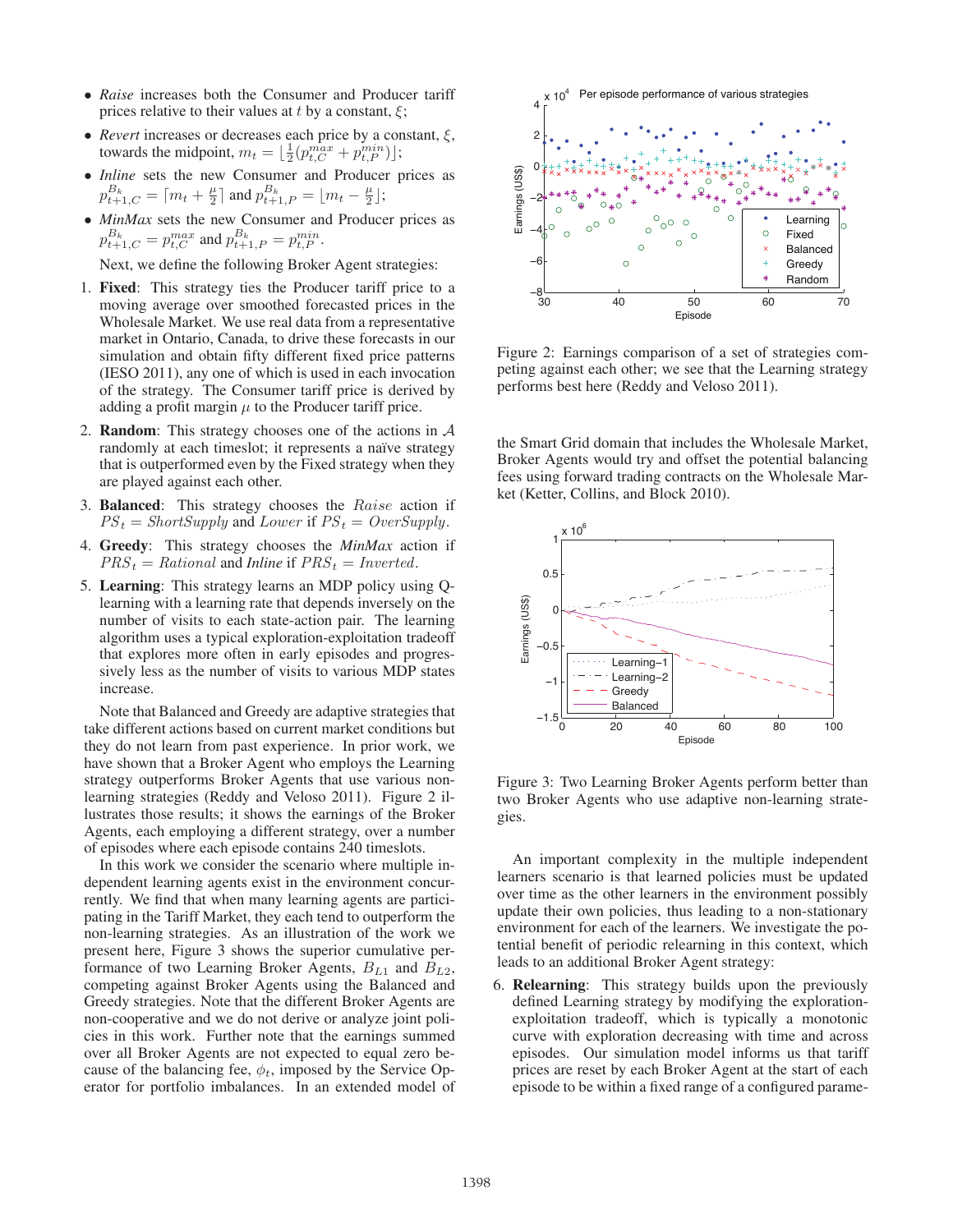ter,  $p_0$ , *i.e.*,  $p_0 \pm \varepsilon$ . We hypothesize that a learning strategy might gain useful information by exploring to a greater extent at the beginning of each episode.

We define a *relearning window*, w, as the number of timeslots at the beginning of each episode where the MDP policy chooses a random action with a higher probability than it would have otherwise. Let  $\rho_f$  be a fixed exploration ratio and let  $\rho_t^c$  be the ratio implied by a monotonically decreasing curve at timeslot,  $t$ . At the beginning of a particular relearning window starting at  $t$ , the exploration ratio is set to  $\max(\rho_f, \rho_t^c)$ . After  $w/2$  timeslots, the ratio is changed to  $\max(0.5\rho_f, \rho_{t+w/2}^c)$  and at the end of w timeslots in the window, the ratio is restored to  $\rho_{t+w}^c$ . Figure 4 shows an exploration curve with relearning windows with  $w=40$  for 10 episodes of 240 timeslots each.



Figure 4: Modified exploration curve with relearning windows at the start of each of 10 episodes.

As shown in Figure 5, we find that two Broker Agents who use such a *relearning exploration curve* achieve significantly higher rewards than two Broker Agents who use a monotonically decreasing curve.



Figure 5: Cumulative performance of two Broker Agents who relearn at every episode is better than that of two Broker Agents who monotonically exploit their learned policies.

Figure 6 shows the results of varying the relearning window. Four Broker Agents of different window sizes compete with each other over  $100$  episodes. The *y*-axis represents a derived metric, *number of wins*, for evaluating Broker Agent



Figure 6: A relearning window,  $w$ , of 40 timeslots produces more wins than other window sizes.

performance; it is the count of the number of episodes where a given Broker Agent achieves the highest rewards for that episode. We find that increasing the window size helps up to a maximum and then hurts after that. Intuitively, this makes sense since a large relearning window decreases the opportunity to exploit the relearned policy.

#### Customer Allocation Models

The Tariff Market simulation model that we have developed allocates Customers to Broker Agents based on the total order preference ranking by each Customer Model of the published tariffs at timeslot, t. A probability distribution  $X$  determines the likelihood of a Customer choosing a particular Broker Agent's tariff. In this section, we study the effects of varying  $X$ , the customer allocation model.

For example, in an environment with four Broker Agents, B1 to B4, we have  $X$  as a discrete distribution:

$$
\mathcal{X} = \{X_k : \sum_k Pr(X_k = k) = 1, k = 1..4\}
$$

With probability  $X_i$ , a given Customer Model prefers the tariff with the ith most favorable price and thus the corresponding Broker Agent. The possible distribution values for  $X$  are infinite, but we analyze four distinct and interpretable instances for the four Broker Agents scenario:

• *Uniform* allocates Customers to Broker Agents evenly. In this model, Broker Agents have no incentive to publish tariffs that Customers would find to be preferable because they acquire Customers with the same probability regardless of their published tariff prices.

$$
\mathcal{X} = \{0.25, 0.25, 0.25, 0.25\}
$$

• *Biased* is more likely, compared to Uniform, to allocate Customers to their preferred Broker Agents.

$$
\mathcal{X} = \{0.50, 0.25, 0.15, 0.10\}
$$

• *Volatile* allocates each Customer to any of the Broker Agents other than the one least preferred by that Customer. Viewed from a Broker Agent's perspective, this is a volatile allocation model because it severely penalizes a Broker Agent for publishing tariffs that may not be preferred by any Customers.

$$
\mathcal{X} = \{0.33, 0.33, 0.33, 0.01\}
$$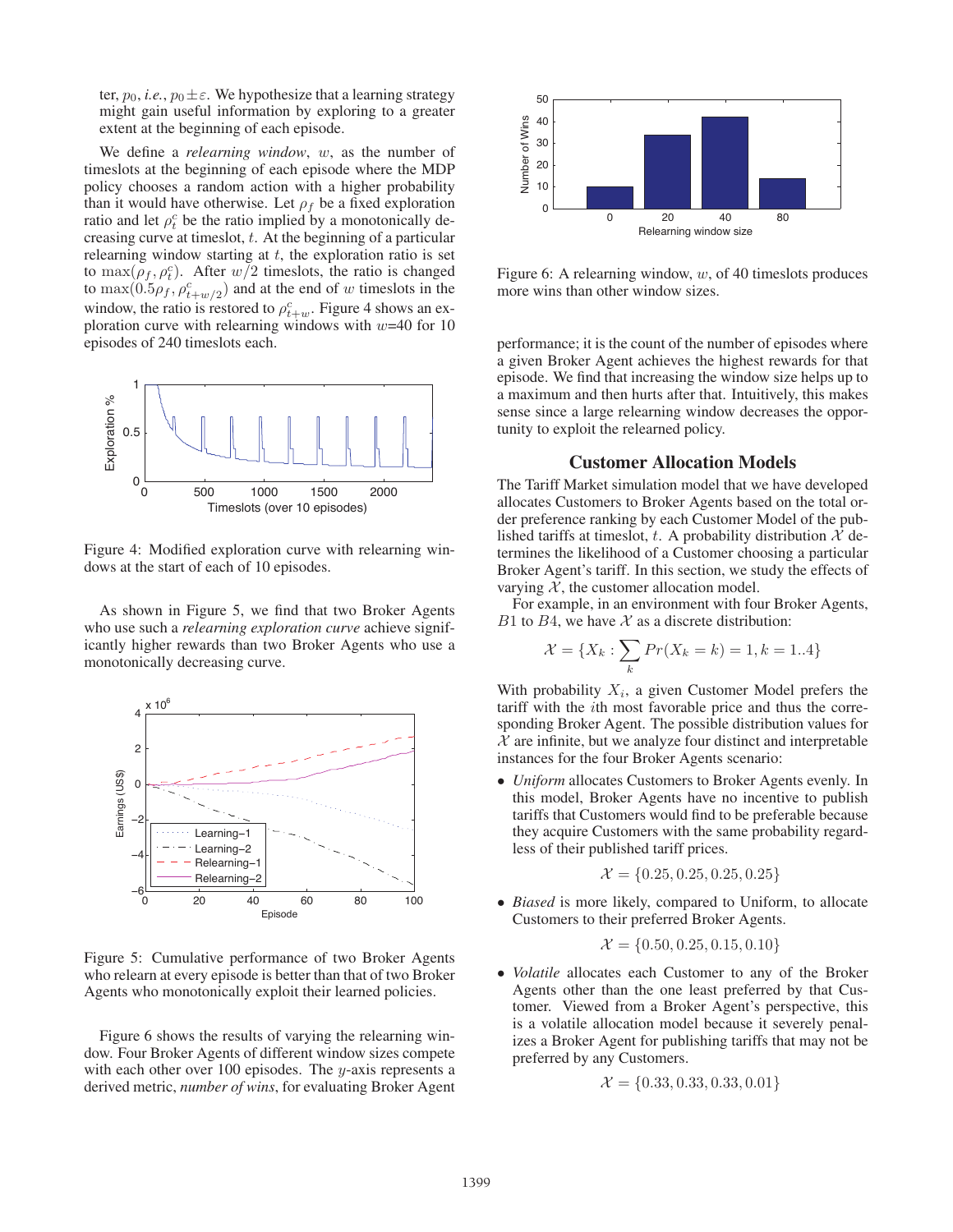• *Dominant* allocates most Customers to the Broker Agent with the most desirable tariffs. This is also a volatile allocation model but it provides a large advantage to a single Broker Agent instead.

$$
\mathcal{X} = \{0.85, 0.05, 0.05, 0.05\}
$$

To understand the impact of these customer allocation models, we first study the market prices that emerge from the interaction of four Broker Agents, each independently using the Learning strategy, under each allocation model.

In Figure 7, the data points in the subplot for each customer allocation model represent a Consumer tariff price offered by any of the four Broker Agents at a given timeslot over 30 episodes. So, for each of the 240 timeslots per episode, *i.e.* each value on the *x*-axis, there are  $4 \times 30 = 120$ data points along the y-axis.



Figure 7: Customer allocation models distinctly affect the convergence of Consumer tariff prices.

At the start of each episode, each Broker Agent publishes a Consumer tariff price in the range  $p_0 \pm \varepsilon$ , where  $p_0$  is a configured parameter to the simulation model. Given that each Broker Agent is acting independently, we might expect the published prices to diverge over the full range of allowed Consumer tariff prices, 0.04 to 0.30. Such divergence would show the 120 data points at each  $x$ -value spread out over the y-axis, especially for the later timeslots in each episode. But remarkably, we instead see a very high concentration of prices. This is probably explained by the learning behavior of each Broker Agent. Depending on the customer allocation model applied, each Broker Agent independently converges to the same policy or each learns a policy that keeps its published prices in very close proximity to the prices published by the other Broker Agents.

For models other than Uniform, there is a pronounced tendency of the Broker Agents to drive prices downwards very rapidly. The Biased and Volatile models result in prices with

more variance in earlier episodes and as learning progresses, they converge to lower prices. With the Dominant model, prices converge to the lower limit within the first three or four episodes. Lower Consumer prices are desirable but we cannot conclude that the Dominant model is preferable since Producer prices, which are not shown here, also converge to their lower limit—when Producers are faced with low prices they may be forced to withdraw from the market if they cannot reduce costs sufficiently to remain profitable. Such an outcome would defeat the goal of encouraging increased participation from distributed small-scale power producers.

The bar plot in Figure 8 shows typical cumulative earnings over 100 episodes for each of the four Learning Broker Agents competing under the four customer allocation models. The first group of bars show cumulative earnings for each Broker Agent under the Uniform model; we see that all Broker Agents are highly profitable with an approximately equal share of the earnings. The Biased model, compared to the Uniform model, has lower sum earnings over all Broker Agents and also shows more variance amongst their earnings. The Volatile model further reduces the sum earnings with about the same variance as the Biased model. The Dominant model stands out for the highly negative earnings of some of the Broker Agents.



Figure 8: Different customer allocation models yield distinct earnings profiles for four Learning Broker Agents, B1 to B4.

Even though all of the Broker Agents are using the same Learning strategy, the policies they learn and their cumulative performance can be quite different depending on two factors: (i) the stochastic prices that they publish at the beginning of each episode, and (ii) the customer allocation model being applied. For example, a Broker Agent with initial Consumer prices that are not preferred by many Customers may not be able to build a sufficiently large or balanced portfolio of Customers if the customer allocation model has a very low customer allocation probability,  $X_i$ , for less preferable tariffs. This can cause the Broker Agent to learn higher Q-values for an action like MinMax because that action would increase revenue from the existing portfolio of customers. However, such an action is likely to further alienate Customers by making the published prices even less preferable. This negative effect carries forward into subse